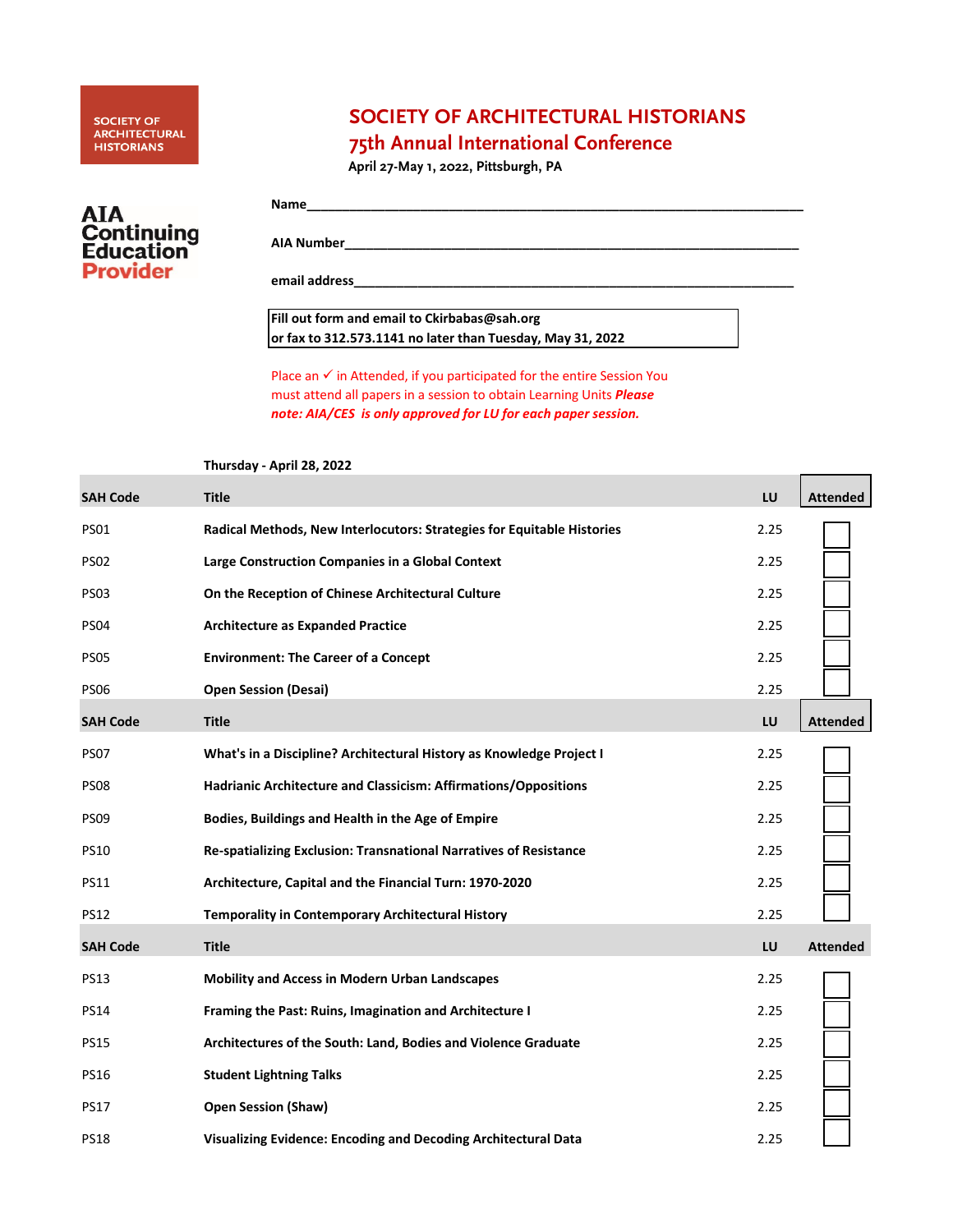**Friday - April 29,2022**

| <b>SAH Code</b> | <b>Title</b>                                                                   | LU           | <b>Attended</b> |
|-----------------|--------------------------------------------------------------------------------|--------------|-----------------|
| <b>PS19</b>     | <b>Landscape Inquiries: New Directions</b>                                     | 2.25         |                 |
| <b>PS20</b>     | Architecture and Whiteness in the Early Modern World, 1400-1700                | 2.25         |                 |
| <b>PS21</b>     | What's in a Discipline? Architectural History as Knowledge Project II          | 2.25         |                 |
| <b>PS22</b>     | Right About Now: Coming Correct to the Contemporary                            | 2.25         |                 |
| PS23            | System Boundaries: Interior Environments Before Modernism                      | 2.25         |                 |
| <b>PS24</b>     | Architectural (Hi)stories of Climate Change and Mobilities                     | 2.25         |                 |
| <b>SAH Code</b> | <b>Title</b>                                                                   | LU           | <b>Attended</b> |
| <b>PS25</b>     | <b>Locating Museums of Medicine and Science Across Geographies</b>             | 2.25         |                 |
| <b>PS26</b>     | <b>Open Session (Rajagopalan)</b>                                              | 2.25         |                 |
| PS27            | Beyond Ruin Porn: Digital Mediation and Industrial Heritage                    | 2.25         |                 |
| <b>PS28</b>     | Framing the Past: Ruins, Imagination and Architecture II                       | 2.25         |                 |
| <b>PS29</b>     | Beyond Critical Regionalism: Coloniality and the Region I                      | 2.25         |                 |
| <b>PS30</b>     | Tempered by Time: How Industry Shaped Pittsburgh                               | 2.25         |                 |
| <b>PS31</b>     | Electric Interiors from the Nineteenth Century to Today                        | 2.25         |                 |
| <b>SAH Code</b> | <b>Title</b>                                                                   | LU           | <b>Attended</b> |
| <b>PS32</b>     | American Government Architecture: Representation to Rebellion                  | 2.25         |                 |
| PS33            | Beyond Critical Regionalism: Coloniality and the Region II                     | 2.25         |                 |
| <b>PS34</b>     | <b>Architecture and Iconoclasm</b>                                             | 2.25         |                 |
| <b>PS35</b>     | Water: Form, Substance, and Meaning in the Landscape                           | 2.25         |                 |
| <b>PS36</b>     | <b>Social Control</b>                                                          | 2.25         |                 |
| <b>PS37</b>     | Women in Architecture: The African Exchange                                    | 2.25         |                 |
|                 |                                                                                |              |                 |
|                 | Saturday - April 30,2022                                                       |              |                 |
| <b>SAH Code</b> | <b>Title</b>                                                                   | LU           | <b>Attended</b> |
| SPS01           | Pittsburgh Seminar: Building Community: Pittsburgh Reckonings, Renewal, Repair | 3.75         |                 |
|                 |                                                                                |              |                 |
|                 | Wednesday - April 27, 2022                                                     |              |                 |
| <b>SAH Code</b> | <b>Title</b>                                                                   | LU           | <b>Attended</b> |
| <b>TR01</b>     | Living in the Sky: Mount Washington                                            | $\mathbf{1}$ |                 |